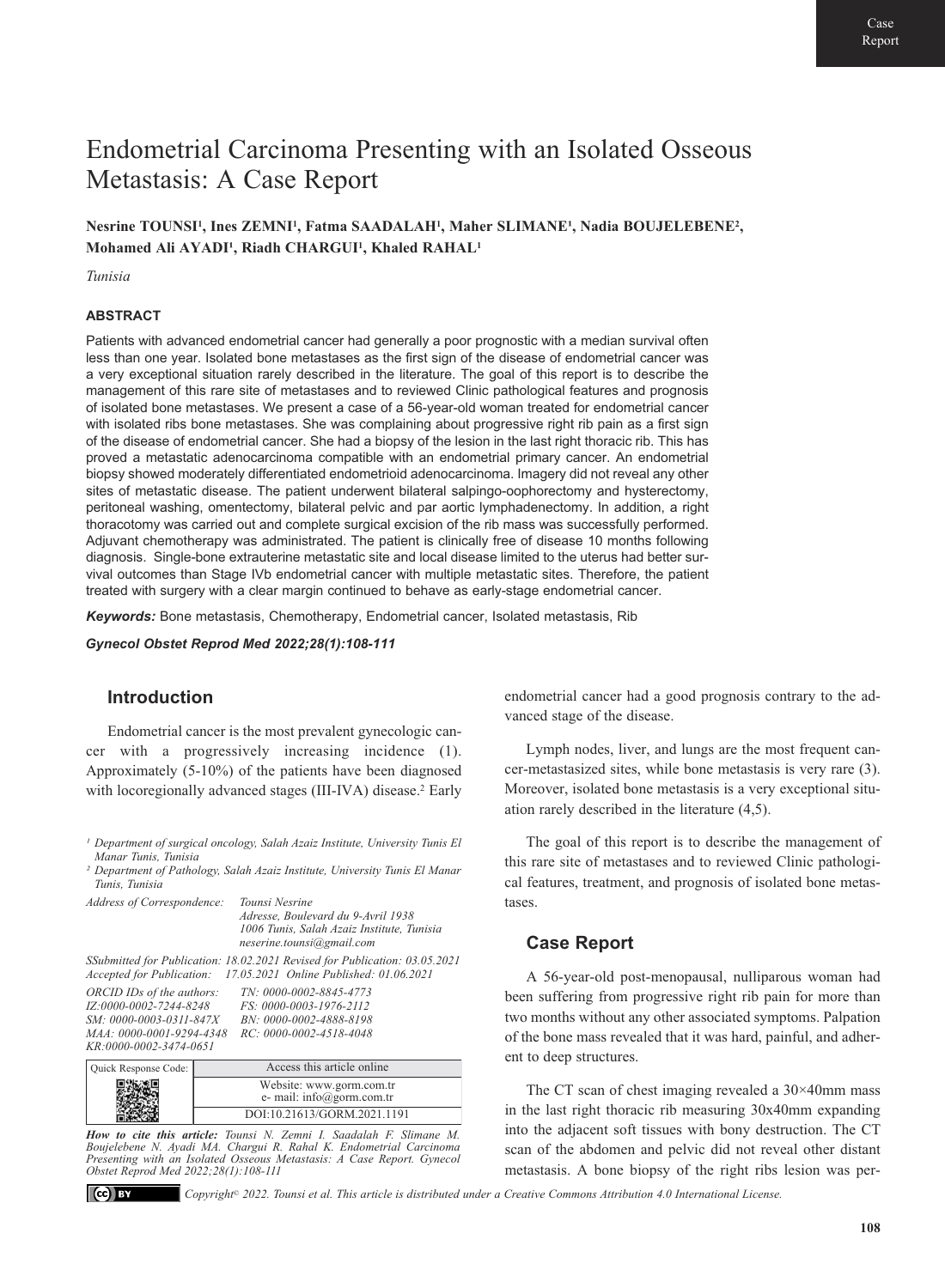formed, which proved a moderately differentiated metastatic adenocarcinoma.

Immunohistochemistry performed was positive for Cytokeratin 7 (CK7), 10% for Ki67, and negative for CK20, and Human epidermal growth factor receptor 2 (HER-2). Additionally, there was 20% of estrogen receptor (ER) and 70% of progesterone receptor (PR). Therefore, it was considered as breast or gynecological origin metastatic cancer.

Mammography and echography, as well as tumor markers Cancer antigen 125 (CA125), Carcinoembryonic Antigen (CEA), CA153, and CA199, were normal.

Transvaginal sonography demonstrates an endometrial thickness of 20 mm. The gynecological examination was normal. Magnetic resonance imaging (MRI) describes enlargement of the uterus, with a mass measuring (26x30 mm) in the endometrial cavity. It was deeply invading the myometrium. The mass showed heterogeneous medium and high signal intensity on T2-weighted images. Moreover, MRI showed a markedly increased uptake mass on the last right thoracic rib measuring 30×40mm (Figure 1).



*Figure 1: MRI showed a markedly increased uptake mass on the last right thoracic rib measuring 30×40mm. The mass showed heterogeneous medium and high signal intensity on T2-weighted images.*

Hysteroscopy with biopsy confirmed a well-differentiated endometrioid adenocarcinoma grade II. Isotope scan (PET) was not realized because is not available. According to the International Federation of Gynecology and Obstetrics staging system, her disease was classified as stage IVB.

The patient underwent bilateral salpingo-oophorectomy and hysterectomy, peritoneal washing, omentectomy, bilateral pelvic and par aortic lymphadenectomy. In addition, a right thoracotomy was carried out and complete surgical excision of the rib mass was successfully performed.

Histopathology showed primary cancer as a grade 2 endometrial endometrioid adenocarcinoma with more than 50% myometrial invasion without reaching to serosa. Para-aortic lymphadenectomy sampling revealed one metastatic lymph node. The metastatic lesion of the rib was solid-cystic measuring 60×40 mm. The tumor was diffusely infiltrating the bone (Figure 2) with the presence of necrosis and lymphovascular space involvement. Resection was complete with clear margins.



*Figure 2: Endometrioid adenocarcinoma infiltrating the bone (HE ×100).*

The decision of the multidisciplinary team (MDT) was to administrate chemotherapy with paclitaxel and carboplatin.

She is still alive after ten months of treatment without disease progression. Informed consent was obtained from the patient for the publication of the case report.

## **Discussion**

Bone metastasis in endometrial cancer is exceptional. In literature, their prevalence is variously reported (0%-15%) (4,5). Most commonly, bone metastases are seen as recurrence. However, their presence as the initial sign of the disease is rare. The vertebrae are the most frequent bone metastatic site, followed by the pelvic bones, femur, ribs, and sternum (6- 8). Few other sites like bone extremities had rarely described (9). Nevertheless, the mechanisms of dissemination of bone metastases are not fully clear.

Hematogenous spread is considered the most frequent mechanism (10). The literature review, reported by Makris GM et al, revealed 58 case reports with metastatic endometrial cancer to the bone between 1967 and 2016, among them 36 cases were diagnosed with bone metastasis as the initial sign of disease (3). Bone metastasis could present a very interesting diagnostic challenge, often because, gynecological symptoms could occur at a later time (11). Hence, the interest in doing biopsies.

Traditionally, treatment for women with stage IV endometrial cancer relies on palliative chemotherapy. Although, the best therapeutic approach for bone metastases of EC remains unclear (8). Treatment depends on-site, the number of bone lesions, and the presence of concurrent visceral metastases.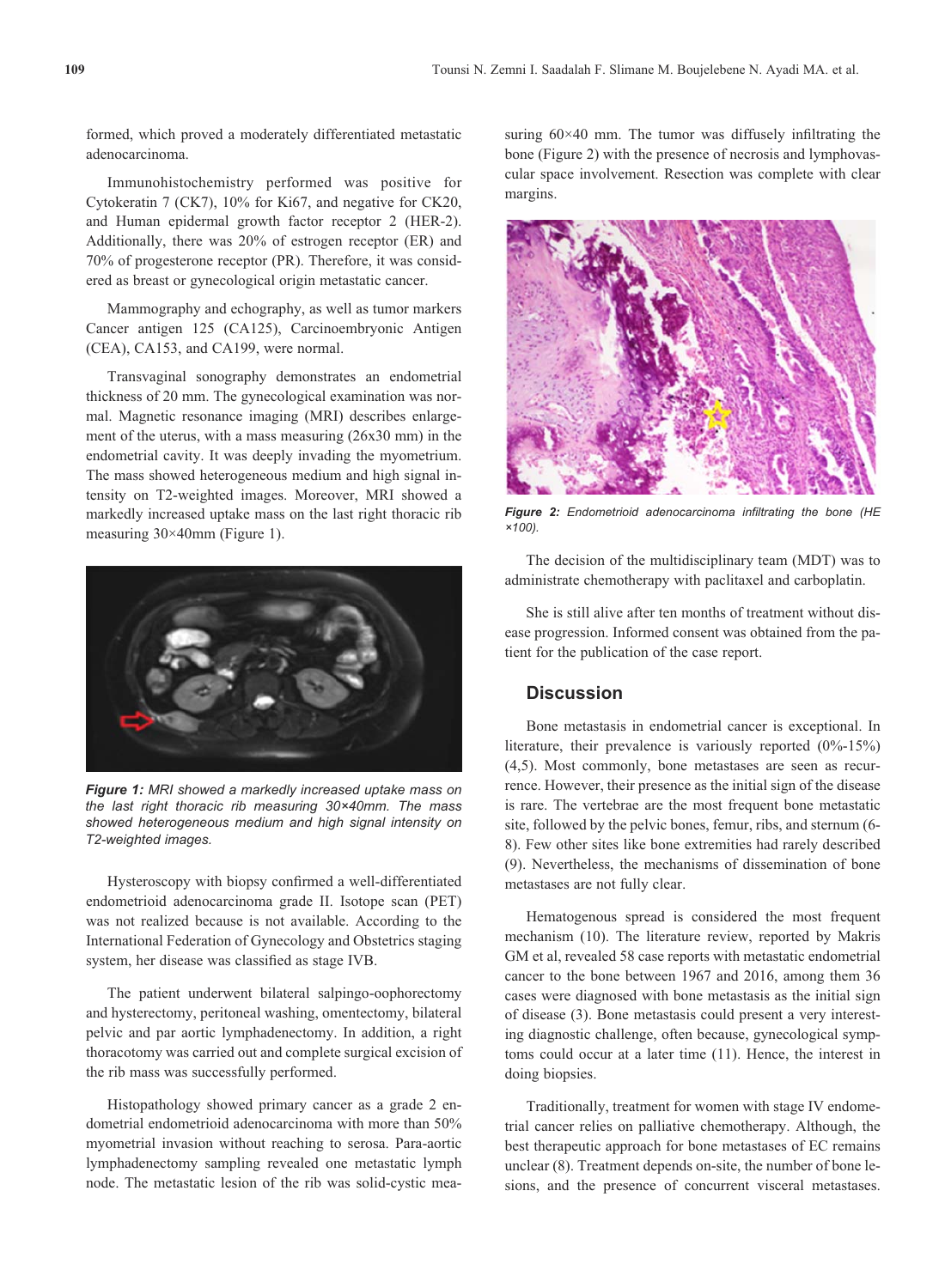Many authors reveal that the most widely used treatment for metastases to the bone involves surgical resection of the accessible lesion, stereotaxic or palliative radiotherapy, radiofrequency with cementoplasty, systemic chemotherapy or hormonotherapy, and bisphosphonates (6,10,12).

Uharcek et al reported that palliative radiotherapy could be efficient in the case of isolated bone metastasis since it allows the preservation of bone intact with good results (13,14). Moreover, high dose localized radiotherapy followed by chemotherapy can be effective for voluminous tumors. This has been demonstrated by Koukourakis et al, that had reported a patient with peritoneal and pelvic metastasis who had complete remission after stereotactic re-irradiation combined with chemotherapy (15). In the review of the literature including 29 cases, reported by Myriokefalitaki et al, regarding endometrial cancer presenting with bone metastasis as a first symptom, the bone tumor has been treated with radiotherapy alone in 28% of the cases or combined with primary surgery in 12% of the cases or chemotherapy in 40%. For the whole, 54% of patients had chemotherapy and 46% had hormone therapy (11). In our case, the patient had a complete surgical excision of the rib mass followed by chemotherapy. Therefore, endometrial carcinoma with a solitary bone metastasis needs multimodal therapy.

In the literature, the median OS of patients with bone metastasis was between 18 months and 33 months (4,5,8). Moreover, patients with recurrent bone metastasis have better survival than patients with endometrial carcinoma who developed bone metastasis at presentation (4,5). Furthermore, the prognosis for patients with a single-bone extra uterine metastatic site was better than patients with advanced disease (3,8,11). In addition, patients with Type I endometrial carcinoma who have bone metastasis have a better prognosis comparing to patients with Type II histology (8).

Bone metastasis diagnosed as the first sign of the disease of endometrial cancer are extremely rare. The goal through our case reports and the review of other cases in the literature was to collect as much information exists regarding the best management of patients with stage IV endometrial cancer who developed this rare presentation of the disease. Therefore, we suggest that wide resection with a clear margin of single bone metastasis is the best treatment.

### *Acknowledgments: We would like to thank Mrs. Ilhem Ben Marzouk for the English Revision.*

*Funding: This research did not receive any specific grant from funding agencies in the public, commercial, or not-for-profit sectors.* 

*Availability of data and materials: The data supporting this study is available through the corresponding author upon reasonable request.* 

*Declaration of conflicting interests: The author(s) declared no potential conflicts of interest with respect to the research, au-* *thorship, and/or publication of this article. The authors do not report any financial or personal connections with other persons or organizations, which might negatively affect the content of this publication and/or claim authorship rights to this publication.* 

*Authors' contributions: Acquisition of data: Ines Zemni, Nesrine Tounsi, Nadia Boujelebene; Analysis and interpretation of data: Nesrine Tounsi, Nadia Boujelebene; Critical revision: Ines Zemni, Maher Slimene; Drafting of the manuscript: Mohamed Ali Ayadi, Riadh Chargui, Khaled Rahal; Study conception and design: Nesrine Tounsi, Ines Zemni; Final approval of the version to be published: All authors.*

#### **References**

- 1. Miyahara D, Yotsumoto F, Hirakawa T, Yoshikawa K, Shigekawa K, Miyata K, et al. Clinical features of recurrence in patients without residual tumour in endometrial cancer. Anticancer Res. 2019;39(8):4581-8. Doi: 10.21873/anticanres.13637.
- 2. Lewin SN, Herzog TJ, Barrena Medel NI, Deutsch I, Burke WM, Sun X, et al. Comparative performance of the 2009 international Federation of gynecology and obstetrics' staging system for uterine corpus cancer. Obstet Gynecol. 2010;116(5):1141-9. Doi: 10.1097/AOG. 0b013e3181f39849.
- 3. Makris GM, Mene J, Battista MJ, Chrelias G. Sergentanis TN. Psyrri A. et al. Endometrial carcinoma with tibial bone metastasis: a case report and literature review. J Obstet Gynaecol. 2018;38(8):1039-47. Doi: 10.1080/ 01443615.2017.1420759.
- 4. Kehoe SM, Zivanovic O, Ferguson SE, Barakat RR, Soslow RA. Clinicopathologic features of bone metastases and outcomes in patients with primary endometrial cancer. Gynecol Oncol. 2010;117(2):229-33. Doi: 10.1016/j.ygyno.2010.01.047.
- 5. Yoon A, Choi CH, Kim TH, Choi JK, Park JY, Lee YY, et al. Bone metastasis in primary endometrial carcinoma: features, outcomes, and predictors. Int J Gynecol Cancer. 2014;24(1):107-12. Doi: 10.1097/IGC. 0000000000000015.
- 6. Longo R, Gamelon-Benichou C, Elias-Matta C, Platini C, Eid N, Yacoubi M, et al. An unusual solitary metatarsal metastasis from an endometrioid endometrial adenocarcinoma. Am J Case Rep. 2015;16:473-7. Doi: 10.12659/ AJCR.893978.
- 7. Cooper JK, Wong FL, Swenerton KD. Endometrial adenocarcinoma presenting as an isolated calcaneal metastasis. A rare entity with good prognosis. Cancer. 1994; 73(11):2779-81. Doi: 10.1002/1097-0142(19940601) 73:11<2779::aid-cncr2820731121>3.0.co;2-u.
- 8. Uccella S, Morris JM, Bakkum-Gamez JN, Keeney GL, Podratz KC, Mariani A. Bone metastases in endometrial cancer: report on 19 patients and review of the medical literature. Gynecol Oncol. 2013;130(3):474-82. Doi: